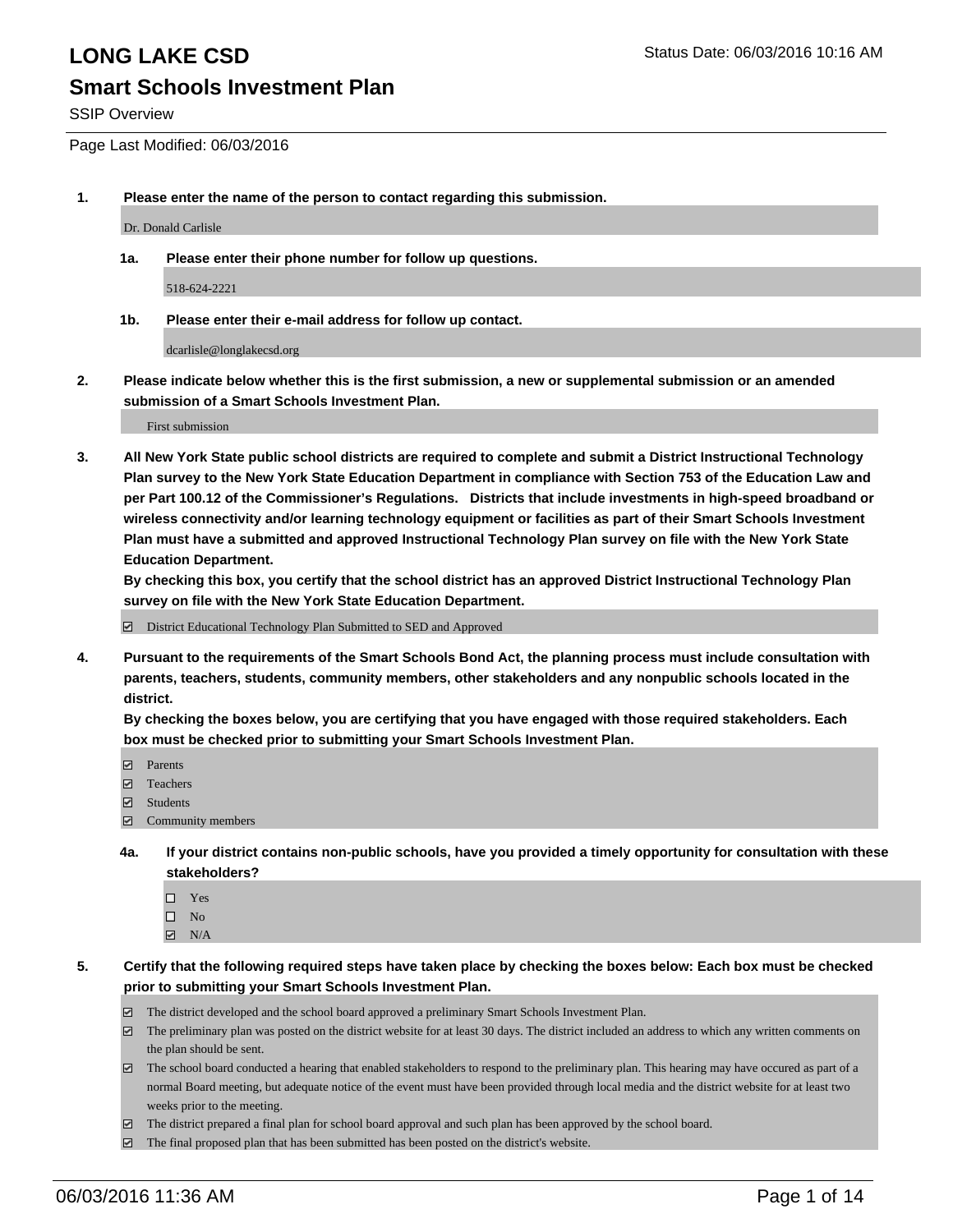## **Smart Schools Investment Plan**

SSIP Overview

Page Last Modified: 06/03/2016

**5a. Please upload the proposed Smart Schools Investment Plan (SSIP) that was posted on the district's website. Note that this should be different than your recently submitted Educational Technology Survey. The Final SSIP, as approved by the School Board, should also be posted on the website and remain there during the course of the projects contained therein.**

Preliminary Smart schools Investment Plan.docx

**6. Please enter an estimate of the total number of students and staff that will benefit from this Smart Schools Investment Plan based on the cumulative projects submitted to date.**

100

**7. An LEA/School District may partner with one or more other LEA/School Districts to form a consortium to pool Smart Schools Bond Act funds for a project that meets all other Smart School Bond Act requirements. Each school district participating in the consortium will need to file an approved Smart Schools Investment Plan for the project and submit a signed Memorandum of Understanding that sets forth the details of the consortium including the roles of each respective district.**

 $\Box$  The district plans to participate in a consortium to partner with other school district(s) to implement a Smart Schools project.

**8. Please enter the name and 6-digit SED Code for each LEA/School District participating in the Consortium.**

| <b>Partner LEA/District</b> | ISED BEDS Code |
|-----------------------------|----------------|
| (No Response)               | (No Response)  |

**9. Please upload a signed Memorandum of Understanding with all of the participating Consortium partners.**

(No Response)

**10. Your district's Smart Schools Bond Act Allocation is:**

\$50,879

**11. Enter the budget sub-allocations by category that you are submitting for approval at this time. If you are not budgeting SSBA funds for a category, please enter 0 (zero.) If the value entered is \$0, you will not be required to complete that survey question.**

|                                       | Sub-<br>Allocations |
|---------------------------------------|---------------------|
| School Connectivity                   | 24,974              |
| Connectivity Projects for Communities | $\Omega$            |
| <b>Classroom Technology</b>           | 25,700              |
| Pre-Kindergarten Classrooms           | $\Omega$            |
| Replace Transportable Classrooms      | 0                   |
| High-Tech Security Features           | $\Omega$            |
| Totals:                               | 50,674.00           |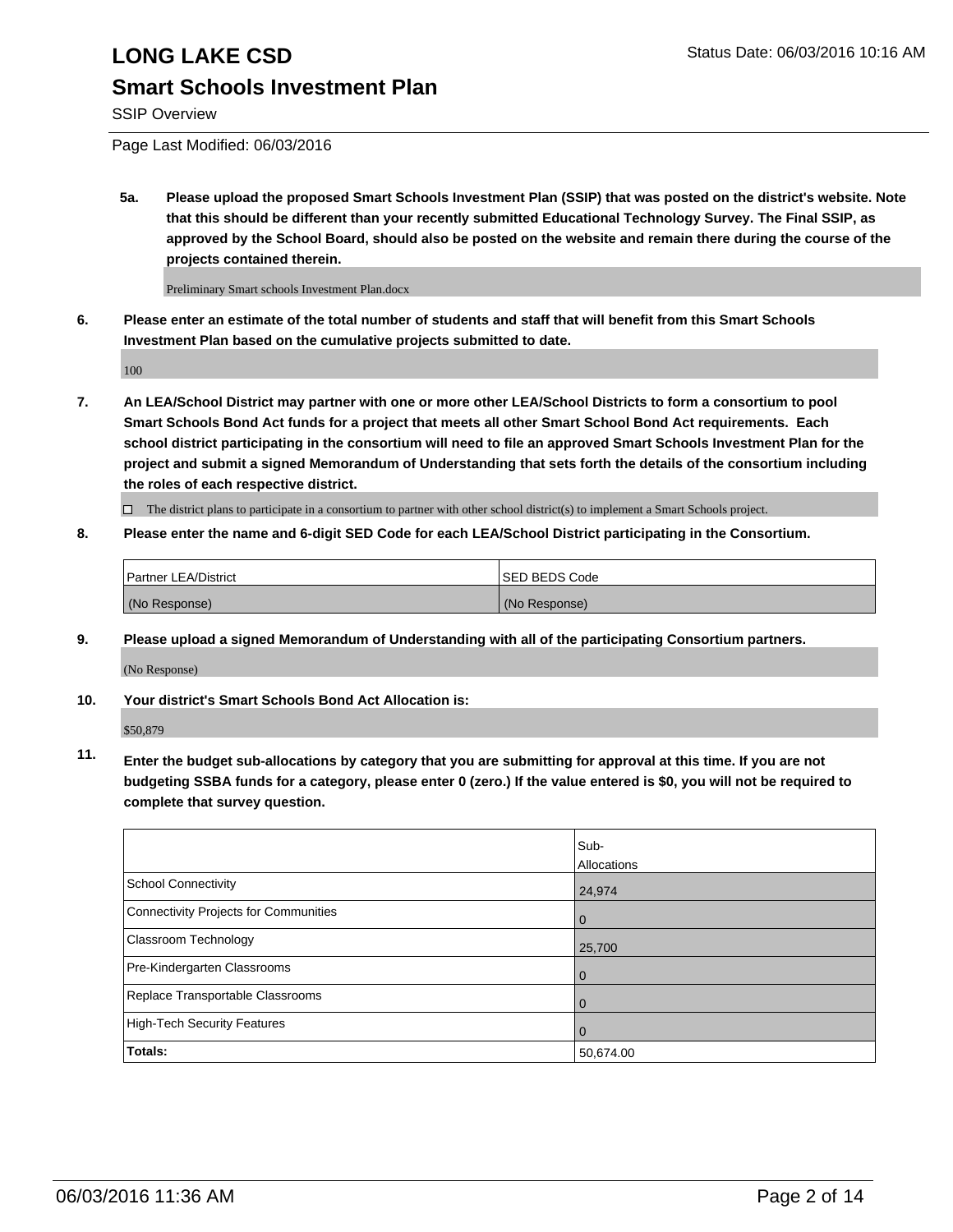School Connectivity

Page Last Modified: 06/03/2016

- **1. In order for students and faculty to receive the maximum benefit from the technology made available under the Smart Schools Bond Act, their school buildings must possess sufficient connectivity infrastructure to ensure that devices can be used during the school day. Smart Schools Investment Plans must demonstrate that:**
	- **sufficient infrastructure that meets the Federal Communications Commission's 100 Mbps per 1,000 students standard currently exists in the buildings where new devices will be deployed, or**
	- **is a planned use of a portion of Smart Schools Bond Act funds, or**
	- **is under development through another funding source.**

**Smart Schools Bond Act funds used for technology infrastructure or classroom technology investments must increase the number of school buildings that meet or exceed the minimum speed standard of 100 Mbps per 1,000 students and staff within 12 months. This standard may be met on either a contracted 24/7 firm service or a "burstable" capability. If the standard is met under the burstable criteria, it must be:**

**1. Specifically codified in a service contract with a provider, and**

**2. Guaranteed to be available to all students and devices as needed, particularly during periods of high demand, such as computer-based testing (CBT) periods.**

**Please describe how your district already meets or is planning to meet this standard within 12 months of plan submission.**

Bandwidth monitored by NERIC and will increase if needed.

- **1a. If a district believes that it will be impossible to meet this standard within 12 months, it may apply for a waiver of this requirement, as described on the Smart Schools website. The waiver must be filed and approved by SED prior to submitting this survey.**
	- $\Box$  By checking this box, you are certifying that the school district has an approved waiver of this requirement on file with the New York State Education Department.

#### **2. Connectivity Speed Calculator (Required)**

|                         | Number of<br>Students | Multiply by<br>100 Kbps | Divide by 1000 Current Speed<br>lto Convert to<br>Required<br>Speed in Mb | lin Mb | Expected<br>Speed to be<br>Attained Within   Required<br>12 Months | <b>Expected Date</b><br><b>When</b><br>Speed Will be<br>l Met |
|-------------------------|-----------------------|-------------------------|---------------------------------------------------------------------------|--------|--------------------------------------------------------------------|---------------------------------------------------------------|
| <b>Calculated Speed</b> | 59                    | 5.900                   | 5.9                                                                       | 40     | 40                                                                 | (No<br>Response)                                              |

#### **3. Briefly describe how you intend to use Smart Schools Bond Act funds for high-speed broadband and/or wireless connectivity projects in school buildings.**

We will be expanding and upgrading our WiFi by reusing existing access points, installing new access points in the classrooms (they are currently in the hallways) and installing a new Meraki 24 port PoE switch to manage the WiFi accessibility in the building. .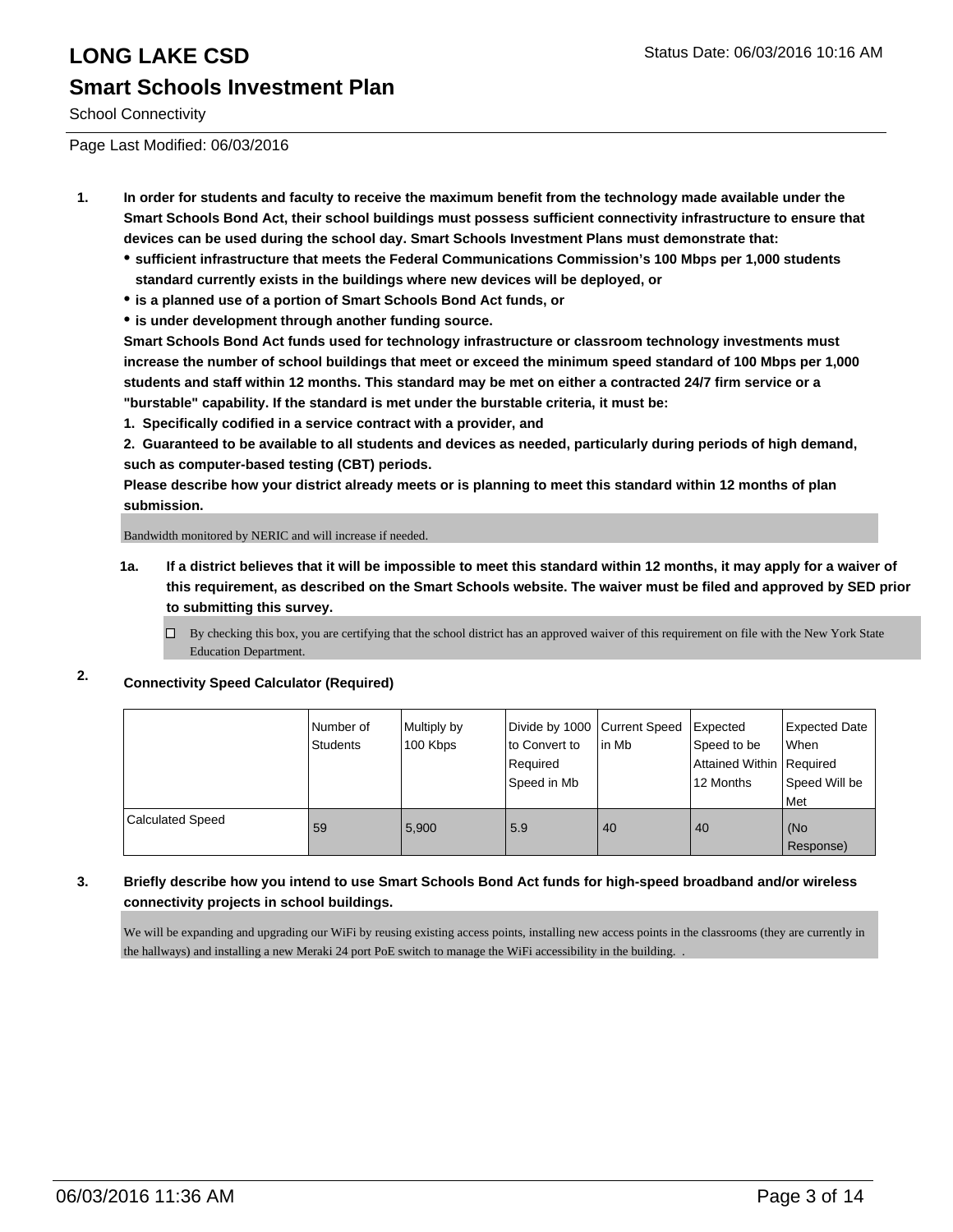School Connectivity

Page Last Modified: 06/03/2016

**4. Briefly describe the linkage between the district's District Instructional Technology Plan and the proposed projects. (There should be a link between your response to this question and your response to Question 1 in Part E. Curriculum and Instruction "What are the district's plans to use digital connectivity and technology to improve teaching and learning?)**

Having increased WiFi as part of the Connectivity portion of the Smart Schools Grant will enable us to have greater internet access throughout the building. THe Instructional technology plan portion (summarized here) relies heavily on computer skills, multimedia usage and production skills---all which utilize the internet. There is a direct correlation here between increasing the WiFi (School Connectivity) and being able to carry out the proposed Technology Plan. (the paragraphs below are directly taken from our Technology plan) and, as you can see, they rely heavily upon having the tools (internet access to all students and staff) to make it happen.. In short, the Connectivity expansion provides the Technology Plan to happen and be successful.

The Long Lake Central School District will develop a K-12 Information Technology curriculum based on the ISTE National Educational Technology Standards, NYS Learning Standards and the Common Core State Standards. All students will possess computer skills prior to entry level in high school. Students will also use multimedia and production tools that allow them to review materials, conduct research and prepare reports and presentations that combine text, graphics, sound, music and video. These technology skills will also include: information storage and retrieval, communications, operations of computer controlled systems, Information gathering and application and an understanding of computer safety, security and best practices.

The Long Lake Central School District will provide curriculum-related software and tools for staff to create curriculum maps and lesson plans, manage grading and provide a flexible set of technology tools for teachers to use in their individual classrooms. The Long Lake Central School District will also work with staff in the development of goals and integration of information technology in the classroom and ongoing training to formulate these goals and to achieve this integration.

**5. If the district wishes to have students and staff access the Internet from wireless devices within the school building, or in close proximity to it, it must first ensure that it has a robust Wi-Fi network in place that has sufficient bandwidth to meet user demand.**

**Please describe how you have quantified this demand and how you plan to meet this demand.**

The RIC reviewer quantified this during our preliminary technology plan survey.

**6. As indicated on Page 5 of the guidance, the Office of Facilities Planning will have to conduct a preliminary review of all capital projects, including connectivity projects.**

| <b>Project Number</b> |  |
|-----------------------|--|
| 20-07-01-04-0-001-022 |  |
|                       |  |

**7. Certain high-tech security and connectivity infrastructure projects may be eligible for an expedited review process as determined by the Office of Facilities Planning.**

**Was your project deemed eligible for streamlined review?**

No

**8. Include the name and license number of the architect or engineer of record.**

| <b>Name</b>                            | <b>ILicense Number</b> |
|----------------------------------------|------------------------|
| Mosaic Assoc. Architechts-John J. Jojo | 25849                  |

**9. If you are submitting an allocation for School Connectivity complete this table. Note that the calculated Total at the bottom of the table must equal the Total allocation for this category that you entered in the SSIP Overview overall budget.**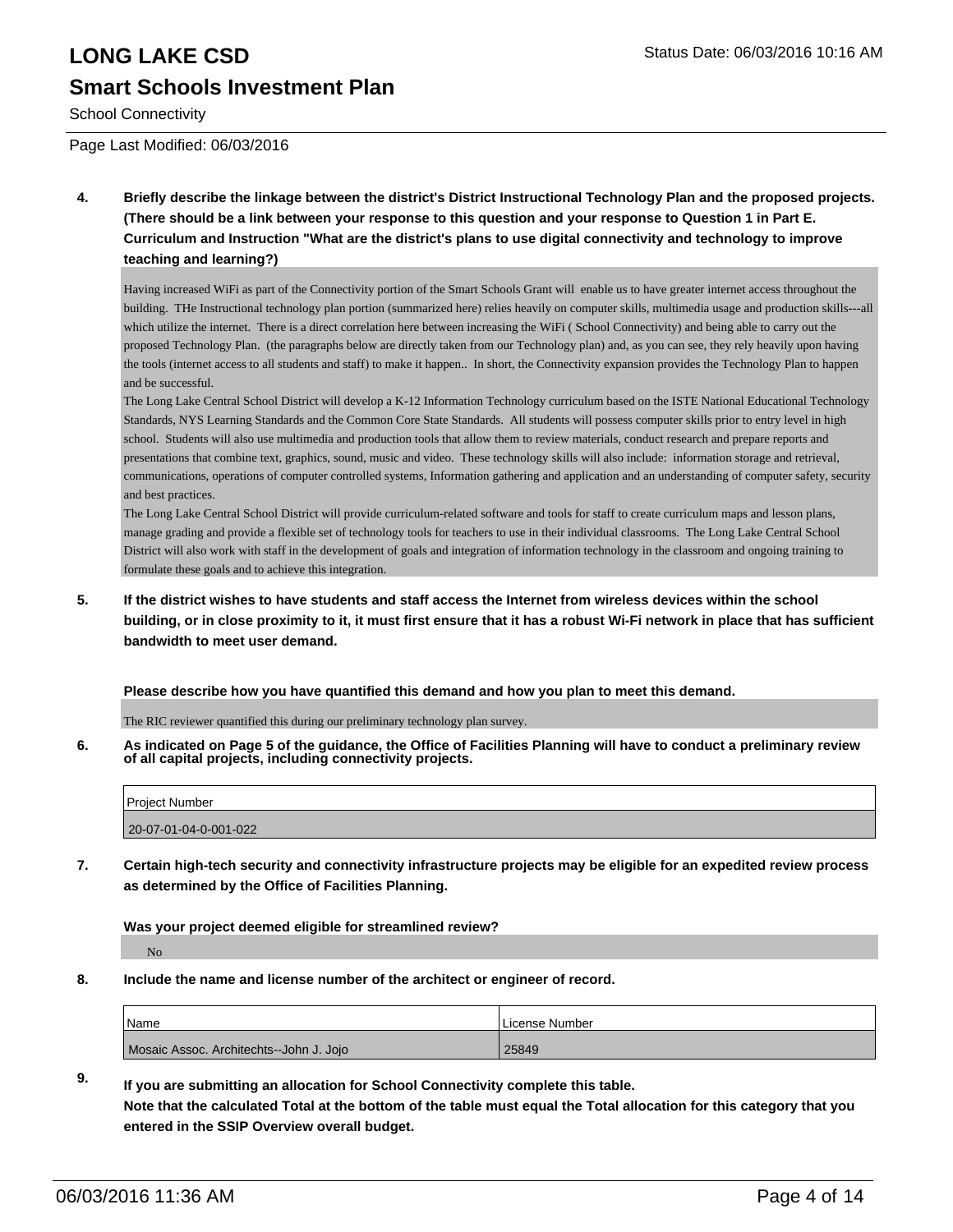## **Smart Schools Investment Plan**

School Connectivity

Page Last Modified: 06/03/2016

|                                            | Sub-<br>Allocation |
|--------------------------------------------|--------------------|
| Network/Access Costs                       | 1,869              |
| <b>Outside Plant Costs</b>                 | $\overline{0}$     |
| School Internal Connections and Components | 8,490              |
| Professional Services                      | 8,633              |
| Testing                                    | $\overline{0}$     |
| <b>Other Upfront Costs</b>                 | l 0                |
| <b>Other Costs</b>                         | 5,982              |
| Totals:                                    | 24,974.00          |

| Select the allowable expenditure | Item to be purchased                | Quantity       | Cost per Item | <b>Total Cost</b> |
|----------------------------------|-------------------------------------|----------------|---------------|-------------------|
| type.                            |                                     |                |               |                   |
| Repeat to add another item under |                                     |                |               |                   |
| each type.                       |                                     |                |               |                   |
| Connections/Components           | +Meraki MR18 Cloud Managed AP       | 25             | 331           | 8,275             |
| Connections/Components           | <b>Ethernet Cable</b>               | 62             | 3             | 215               |
| Network/Access Costs             | Meraki MS220 24 port switch         |                | 1,466         | 1,466             |
| Network/Access Costs             | Uplink modules 1000BASE-T SFP       | $\overline{2}$ | 201           | 403               |
| <b>Professional Services</b>     | Installation--routing and switching | (No Response)  | (No Response) | 149               |
| <b>Professional Services</b>     | Installation--wiring                | (No Response)  | (No Response) | 6,243             |
| <b>Professional Services</b>     | Project completion                  | (No Response)  | (No Response) | 2,241             |
| <b>Other Costs</b>               | Meraki Switch Licensing             |                | 245           | 245               |
| <b>Other Costs</b>               | Meraki AP Licensing                 | 25             | 230           | 5,738             |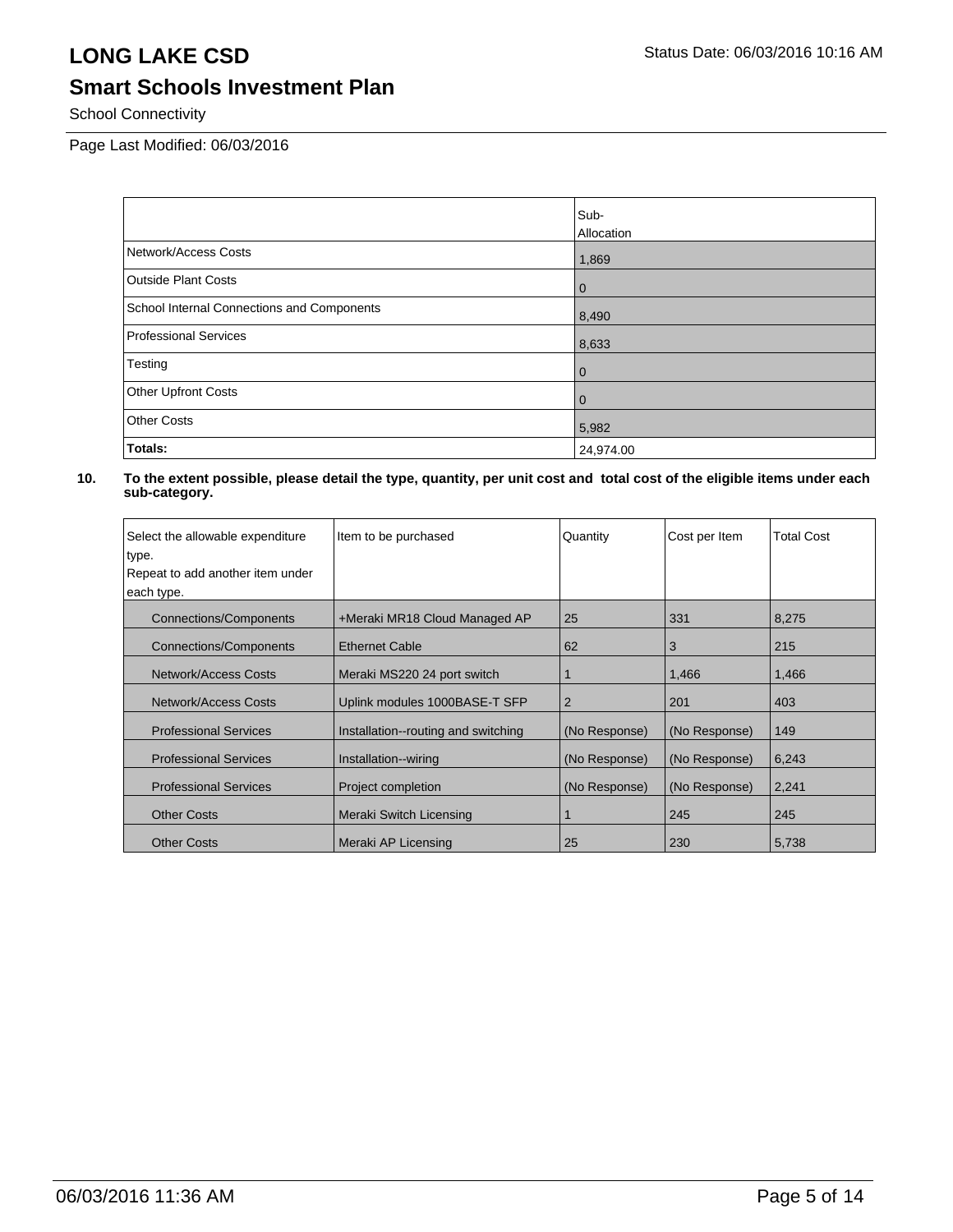Community Connectivity (Broadband and Wireless)

Page Last Modified: 06/03/2016

**1. Briefly describe how you intend to use Smart Schools Bond Act funds for high-speed broadband and/or wireless connectivity projects in the community.**

(No Response)

**2. Please describe how the proposed project(s) will promote student achievement and increase student and/or staff access to the Internet in a manner that enhances student learning and/or instruction outside of the school day and/or school building.**

(No Response)

**3. Community connectivity projects must comply with all the necessary local building codes and regulations (building and related permits are not required prior to plan submission).**

 $\Box$  I certify that we will comply with all the necessary local building codes and regulations.

**4. Please describe the physical location of the proposed investment.**

(No Response)

**5. Please provide the initial list of partners participating in the Community Connectivity Broadband Project, along with their Federal Tax Identification (Employer Identification) number.**

| Project Partners | <b>IFederal ID#</b> |
|------------------|---------------------|
| (No Response)    | (No Response)       |

**6. If you are submitting an allocation for Community Connectivity, complete this table. Note that the calculated Total at the bottom of the table must equal the Total allocation for this category that you**

**entered in the SSIP Overview overall budget.**

|                             | Sub-Allocation |
|-----------------------------|----------------|
| Network/Access Costs        | (No Response)  |
| Outside Plant Costs         | (No Response)  |
| <b>Tower Costs</b>          | (No Response)  |
| Customer Premises Equipment | (No Response)  |
| Professional Services       | (No Response)  |
| Testing                     | (No Response)  |
| Other Upfront Costs         | (No Response)  |
| Other Costs                 | (No Response)  |
| Totals:                     |                |

| Select the allowable expenditure | Item to be purchased | Quantity      | Cost per Item | <b>Total Cost</b> |
|----------------------------------|----------------------|---------------|---------------|-------------------|
| type.                            |                      |               |               |                   |
| Repeat to add another item under |                      |               |               |                   |
| each type.                       |                      |               |               |                   |
| (No Response)                    | (No Response)        | (No Response) | (No Response) | (No Response)     |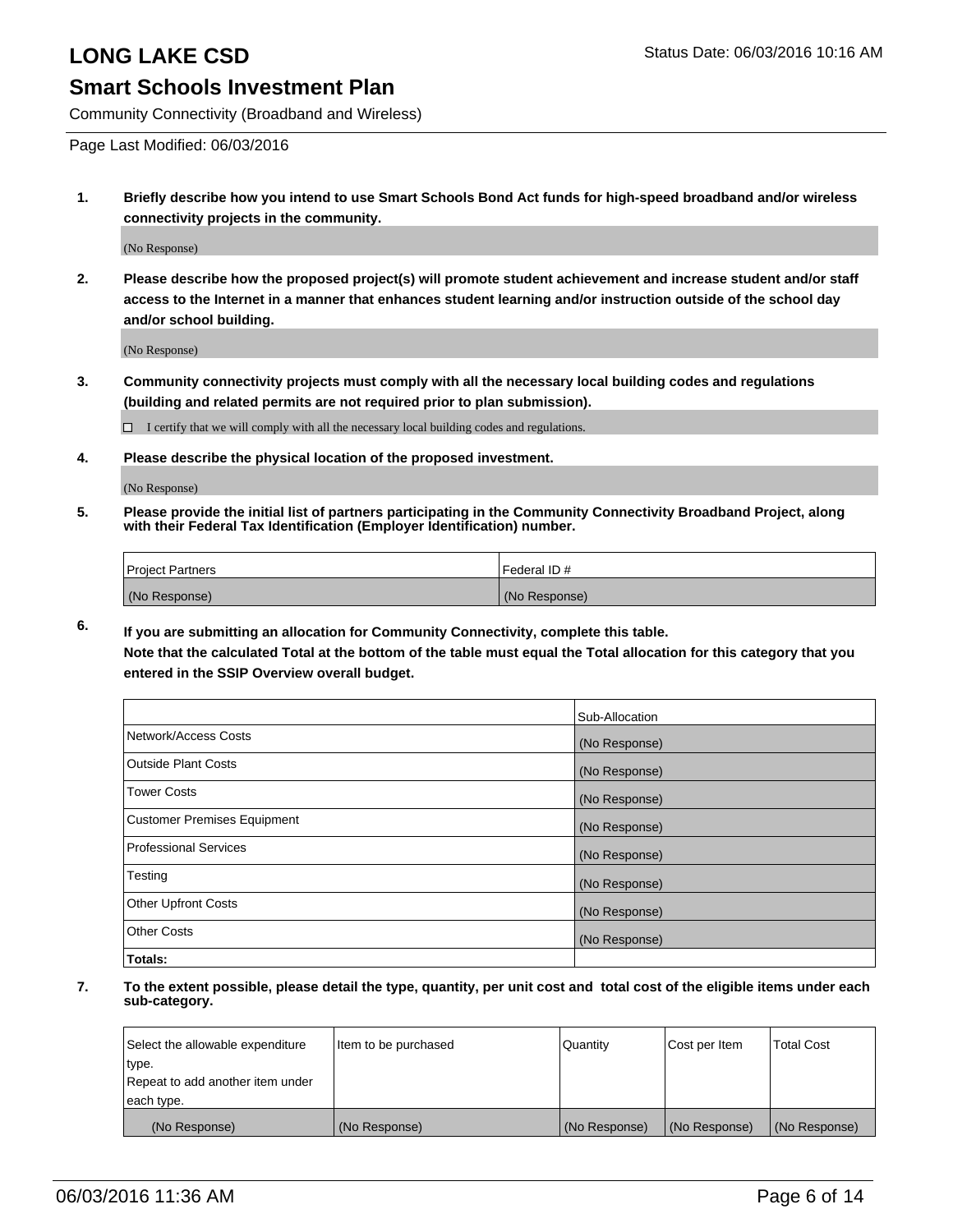### **Smart Schools Investment Plan**

Classroom Learning Technology

Page Last Modified: 06/03/2016

**1. In order for students and faculty to receive the maximum benefit from the technology made available under the Smart Schools Bond Act, their school buildings must possess sufficient connectivity infrastructure to ensure that devices can be used during the school day. Smart Schools Investment Plans must demonstrate that sufficient infrastructure that meets the Federal Communications Commission's 100 Mbps per 1,000 students standard currently exists in the buildings where new devices will be deployed, or is a planned use of a portion of Smart Schools Bond Act funds, or is under development through another funding source.**

**Smart Schools Bond Act funds used for technology infrastructure or classroom technology investments must increase the number of school buildings that meet or exceed the minimum speed standard of 100 Mbps per 1,000 students and staff within 12 months. This standard may be met on either a contracted 24/7 firm service or a "burstable" capability. If the standard is met under the burstable criteria, it must be:**

**1. Specifically codified in a service contract with a provider, and**

**2. Guaranteed to be available to all students and devices as needed, particularly during periods of high demand, such as computer-based testing (CBT) periods.**

**Please describe how your district already meets or is planning to meet this standard within 12 months of plan submission.**

Bandwidth monitored by NERIC and increased if needed.

- **1a. If a district believes that it will be impossible to meet this standard within 12 months, it may apply for a waiver of this requirement, as described on the Smart Schools website. The waiver must be filed and approved by SED prior to submitting this survey.**
	- $\Box$  By checking this box, you are certifying that the school district has an approved waiver of this requirement on file with the New York State Education Department.

### **2. Connectivity Speed Calculator (Required)**

|                         | l Number of<br>Students | Multiply by<br>100 Kbps | Divide by 1000 Current Speed<br>to Convert to<br>Required<br>Speed in Mb | lin Mb | Expected<br>Speed to be<br>Attained Within   Required<br>12 Months | <b>Expected Date</b><br>When<br>Speed Will be<br>Met |
|-------------------------|-------------------------|-------------------------|--------------------------------------------------------------------------|--------|--------------------------------------------------------------------|------------------------------------------------------|
| <b>Calculated Speed</b> | 59                      | 5.900                   | 5.9                                                                      | 40     | 40                                                                 | l (No<br>Response)                                   |

**3. If the district wishes to have students and staff access the Internet from wireless devices within the school building, or in close proximity to it, it must first ensure that it has a robust Wi-Fi network in place that has sufficient bandwidth to meet user demand.**

**Please describe how you have quantified this demand and how you plan to meet this demand.**

Quantified by RIC reviewer during Tech plan submission.

**4. All New York State public school districts are required to complete and submit an Instructional Technology Plan survey to the New York State Education Department in compliance with Section 753 of the Education Law and per Part 100.12 of the Commissioner's Regulations.**

**Districts that include educational technology purchases as part of their Smart Schools Investment Plan must have a submitted and approved Instructional Technology Plan survey on file with the New York State Education Department.**

By checking this box, you are certifying that the school district has an approved Instructional Technology Plan survey on file with the New York State Education Department.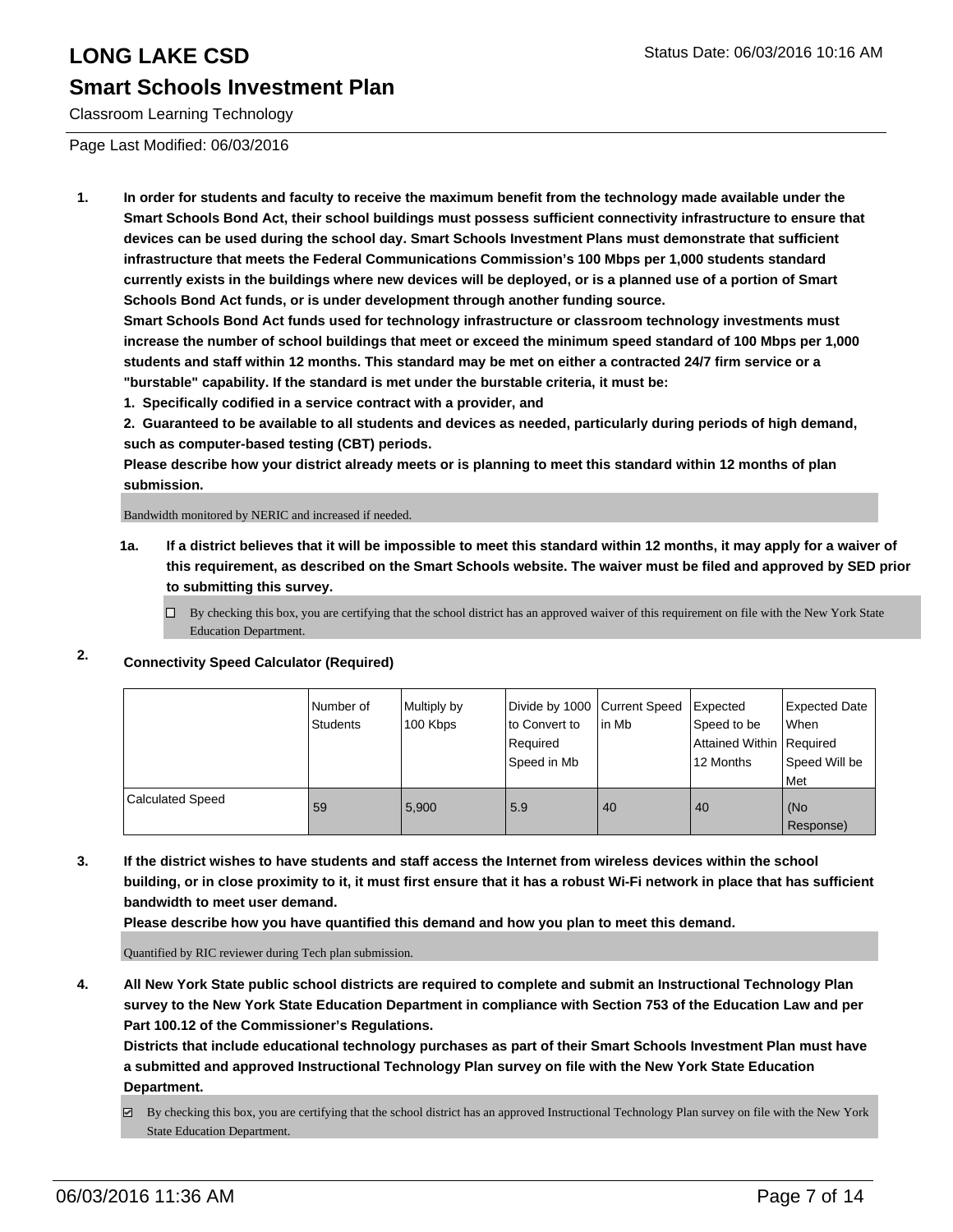## **Smart Schools Investment Plan**

Classroom Learning Technology

Page Last Modified: 06/03/2016

**5. Describe the devices you intend to purchase and their compatibility with existing or planned platforms or systems. Specifically address the adequacy of each facility's electrical, HVAC and other infrastructure necessary to install and support the operation of the planned technology.**

33 Chrome books will be purchased for our middle and high school students. We have adequate storage, electrical and training to make utilizing these devices most effective in the classroom. We currently have outdated laptops which the Chrome books will be replacing, so we know there are adequate platforms/systems for their use. We are, however, also expanding our WiFi as part of the Smart Schools Grant, as well. We will also be purchasing 27 iPads for use in Pre-K -4th grade. Our teachers currently each have iPads and have been trained on their use which will facilitate great learning when the students each get one as there has been ample time to study and find apps for classroom learning. Therefore, there had been demonstrated adequacy in our building in terms of electrical and proper support of these platforms.

#### **6. Describe how the proposed technology purchases will:**

- **> enhance differentiated instruction;**
- **> expand student learning inside and outside the classroom;**
- **> benefit students with disabilities and English language learners; and**
- **> contribute to the reduction of other learning gaps that have been identified within the district.**

**The expectation is that districts will place a priority on addressing the needs of students who struggle to succeed in a rigorous curriculum. Responses in this section should specifically address this concern and align with the district's Instructional Technology Plan (in particular Question 2 of E. Curriculum and Instruction: "Does the district's instructional technology plan address the needs of students with disabilities to ensure equitable access to instruction, materials and assessments?" and Question 3 of the same section: "Does the district's instructional technology plan address the provision of assistive technology specifically for students with disabilities to ensure access to and participation in the general curriculum?"**

We will be purchasing 33 Chrome books for grades 5-12 students. The varied capabilities of using these (auditory, visual) will enhance all differentiation by providing varied modalities of learning. Students can also take these home which will expand student learning outside the classroom. For our Pre-K-4 students, 27 iPads will be purchased for in classroom use. Again, the apps which can be purchased can cater to and enhance special education student needs as well as the general classroom student uses. This will benefit students with disabilities and English language learners due to the ability to use specific apps on these devices which engage those learning needs. Some examples of these apps that teachers have shown interest in using are: for iPads--Clicker Docs which has built in speech for auditory learners or poor text readers, Dragon Dictation--which will write what a student speaks, for those whose writing skills are deficient, Conversation Builder, which records speaking for help with fluency and pronunciation. For the Chrome books: the apps for students with disabilities are: Birdhouse for Special Ed --a organizational app which helps a teacher track student behavior, mood, activities in one location, TTEK Observations which provides narrated audio books for auditory learners or poor readers, IEP Assist--which helps with Individualized Education Plans and Co Writer Universal which uses word predictive software and speech-recognition to writing abilities. These devices will greatly contribute to defined learning gaps here at Long Lake Central School--as they address the need for greater use of technology use in instruction and student learning.

**7. Where appropriate, briefly describe how the proposed technology purchases will enhance ongoing communication with parents and other stakeholders and help the district facilitate technology-based regional partnerships, including distance learning and other efforts.**

Increasing the utilization of technology in the schools will help with ongoing communications to parents and stakeholders by allowing for an increased technological presence in that relationship. We have expanded out website, have frequent emails going home and now have an electronic newsletter as well as calendars and menus online. Putting technology in the hands of all students and allowing upperclassmen to take home their Chrome books has a direct effect on the technology use in the home and community. We can now Skype and use Mirroring software on our devices to facilitate distance learning and regional partnerships through virtual field trips and Skyping with other classrooms around the world.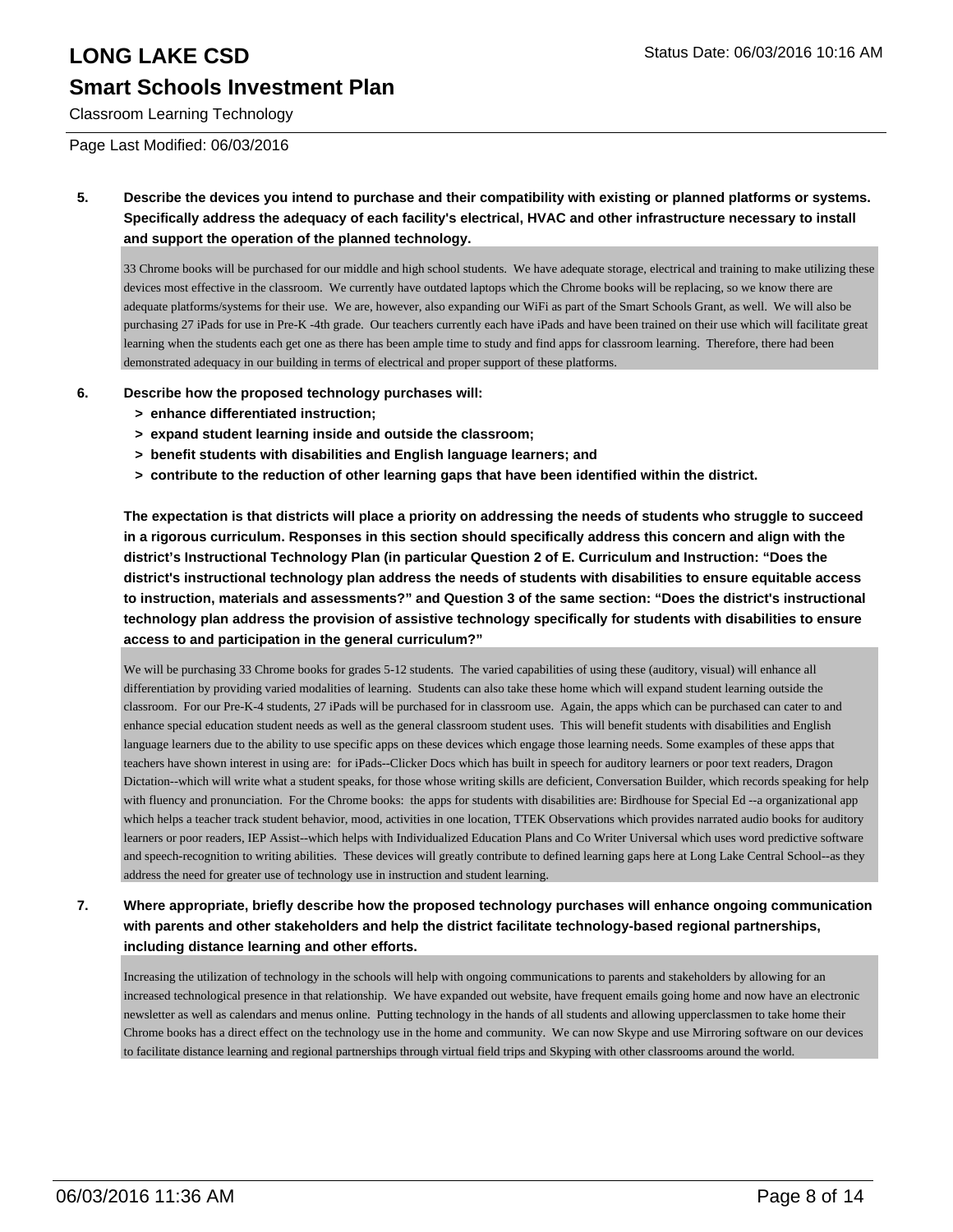Classroom Learning Technology

Page Last Modified: 06/03/2016

**8. Describe the district's plan to provide professional development to ensure that administrators, teachers and staff can employ the technology purchased to enhance instruction successfully.**

**Note: This response should be aligned and expanded upon in accordance with your district's response to Question 1 of F. Professional Development of your Instructional Technology Plan: "Please provide a summary of professional development offered to teachers and staff, for the time period covered by this plan, to support technology to enhance teaching and learning. Please include topics, audience and method of delivery within your summary."**

Using the NY State Standards as a reference—(designing professional development that addresses the educator's experience and level of expertise, providing support for content knowledge, using research-based learning that is collaborative and provides for student/educator diversity, provides for equitable learning environments and engages parents, family and community, which is data driven promotes literacy in technology and is assessable) the Long Lake Central School Professional Development Committee has created goals as follows:

**2015-2018 Audience**: Teachers, Administrators and Staff. We will utilize both in-house training by our new technology hires as well as by our School Library Media Specialist. **Topics** for training will be, specifically in: Microsoft Outlook, Using SMART boards and interactive white boards and infusing technology into the classroom through use of iPads and computers. We will also use BOCE'S offerings through their Model Schools Program which offers intensive seminars and workshops in: Google Apps, IPad pilot programs, SMART board lessons and use, Common Core and Technology Integration. LLCSD will also use the Adirondack Teacher Center, True North Consortium Staff Development, and Hamilton County Trainings/Workshops. In assessing NYS Data that arrives which measures student success, we will also offer curricular trainings in meeting State Benchmarks for student performance, Longitudinal Data (Regents Examinations, NYS 3-8 tests, etc.), IOWA tests, DIBELS screenings, DRA screening and APPR requirements.

- **9. Districts must contact the SUNY/CUNY teacher preparation program that supplies the largest number of the district's new teachers to request advice on innovative uses and best practices at the intersection of pedagogy and educational technology.**
	- By checking this box, you certify that you have contacted the SUNY/CUNY teacher preparation program that supplies the largest number of your new teachers to request advice on these issues.
- **10. A district whose Smart Schools Investment Plan proposes the purchase of technology devices and other hardware must account for nonpublic schools in the district.**

**Are there nonpublic schools within your school district?**

| $\square$ Yes     |
|-------------------|
| $\blacksquare$ No |

#### **11. Nonpublic Classroom Technology Loan Calculator**

**The Smart Schools Bond Act provides that any Classroom Learning Technology purchases made using Smart Schools funds shall be lent, upon request, to nonpublic schools in the district. However, no school district shall be required to loan technology in amounts greater than the total obtained and spent on technology pursuant to the Smart Schools Bond Act and the value of such loan may not exceed the total of \$250 multiplied by the nonpublic school enrollment in the base year at the time of enactment.**

**See:**

**http://www.p12.nysed.gov/mgtserv/smart\_schools/docs/Smart\_Schools\_Bond\_Act\_Guidance\_04.27.15\_Final.pdf.**

|                                     | 1. Classroom<br>Technology<br>Sub-allocation | 2. Public<br>Enrollment<br>$(2014 - 15)$                                                      | 3. Nonpublic<br>l Enrollment<br>$(2014-15)$ | l 4. Sum of<br>Public and<br>Nonpublic<br>Enrollment | l 5. Total Per<br>Pupil Sub-<br>lallocation | 16. Total<br>Nonpublic Loan<br>Amount |
|-------------------------------------|----------------------------------------------|-----------------------------------------------------------------------------------------------|---------------------------------------------|------------------------------------------------------|---------------------------------------------|---------------------------------------|
| Calculated Nonpublic Loan<br>Amount |                                              | (No Response)   (No Response)   (No Response)   (No Response)   (No Response)   (No Response) |                                             |                                                      |                                             |                                       |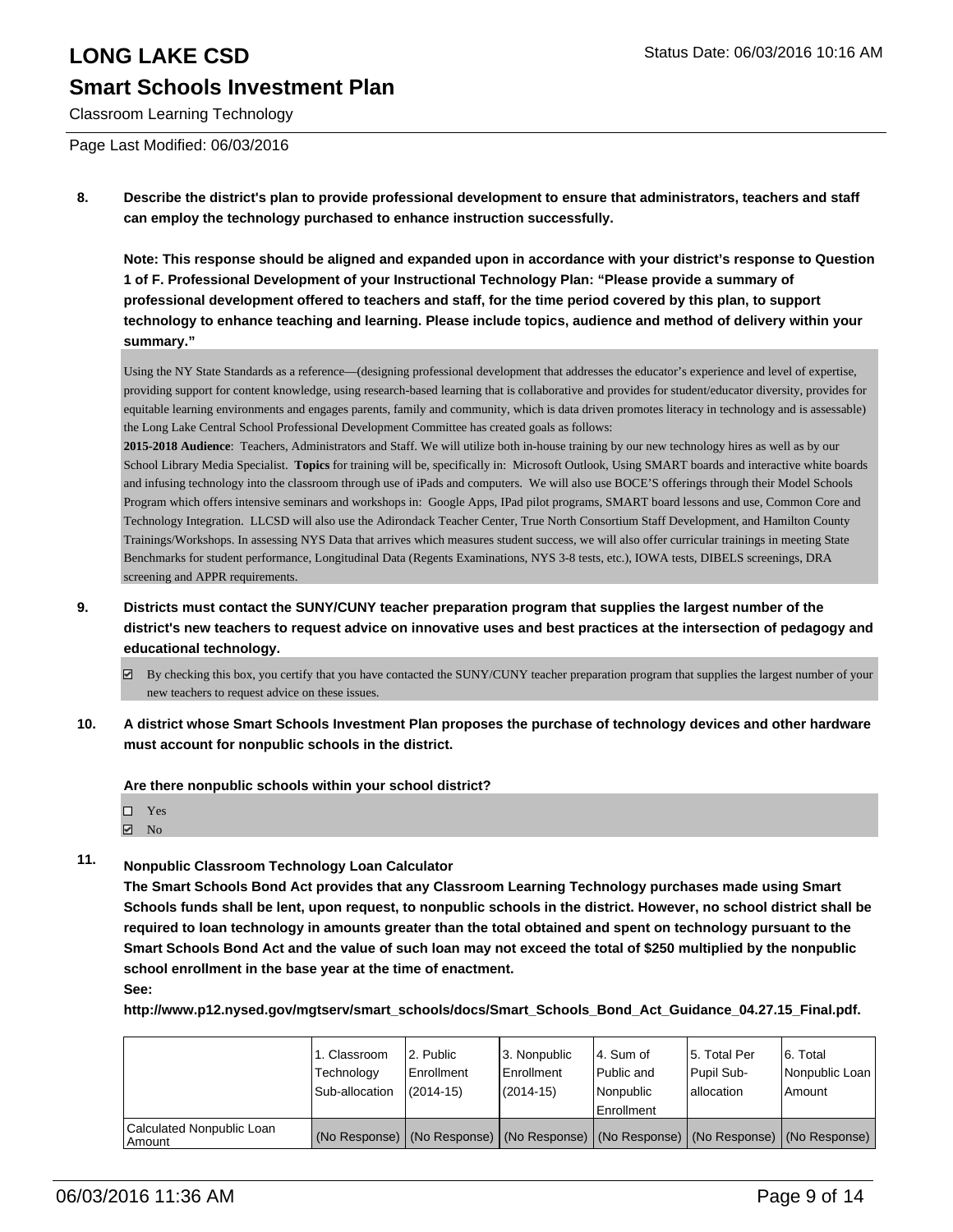### **Smart Schools Investment Plan**

Classroom Learning Technology

Page Last Modified: 06/03/2016

**12. To ensure the sustainability of technology purchases made with Smart Schools funds, districts must demonstrate a long-term plan to maintain and replace technology purchases supported by Smart Schools Bond Act funds. This sustainability plan shall demonstrate a district's capacity to support recurring costs of use that are ineligible for Smart Schools Bond Act funding such as device maintenance, technical support, Internet and wireless fees, maintenance of hotspots, staff professional development, building maintenance and the replacement of incidental items. Further, such a sustainability plan shall include a long-term plan for the replacement of purchased devices and equipment at the end of their useful life with other funding sources.**

By checking this box, you certify that the district has a sustainability plan as described above.

**13. Districts must ensure that devices purchased with Smart Schools Bond funds will be distributed, prepared for use, maintained and supported appropriately. Districts must maintain detailed device inventories in accordance with generally accepted accounting principles.**

 $\boxtimes$  By checking this box, you certify that the district has a distribution and inventory management plan and system in place.

**14. If you are submitting an allocation for Classroom Learning Technology complete this table. Note that the calculated Total at the bottom of the table must equal the Total allocation for this category that you entered in the SSIP Overview overall budget.**

|                         | Sub-Allocation |
|-------------------------|----------------|
| Interactive Whiteboards | (No Response)  |
| Computer Servers        | (No Response)  |
| Desktop Computers       | (No Response)  |
| Laptop Computers        | 9,900          |
| <b>Tablet Computers</b> | 14,175         |
| Other Costs             | 1,625          |
| Totals:                 | 25,700.00      |

| Select the allowable expenditure | Item to be Purchased            | Quantity | Cost per Item | <b>Total Cost</b> |
|----------------------------------|---------------------------------|----------|---------------|-------------------|
| type.                            |                                 |          |               |                   |
| Repeat to add another item under |                                 |          |               |                   |
| each type.                       |                                 |          |               |                   |
| <b>Laptop Computers</b>          | Chromebooks                     | 33       | 300           | 9,900             |
| <b>Tablet Computers</b>          | l iPads                         | 27       | 525           | 14,175            |
| <b>Other Costs</b>               | cases for ipads and chromebooks | 60       | 27            | 1,625             |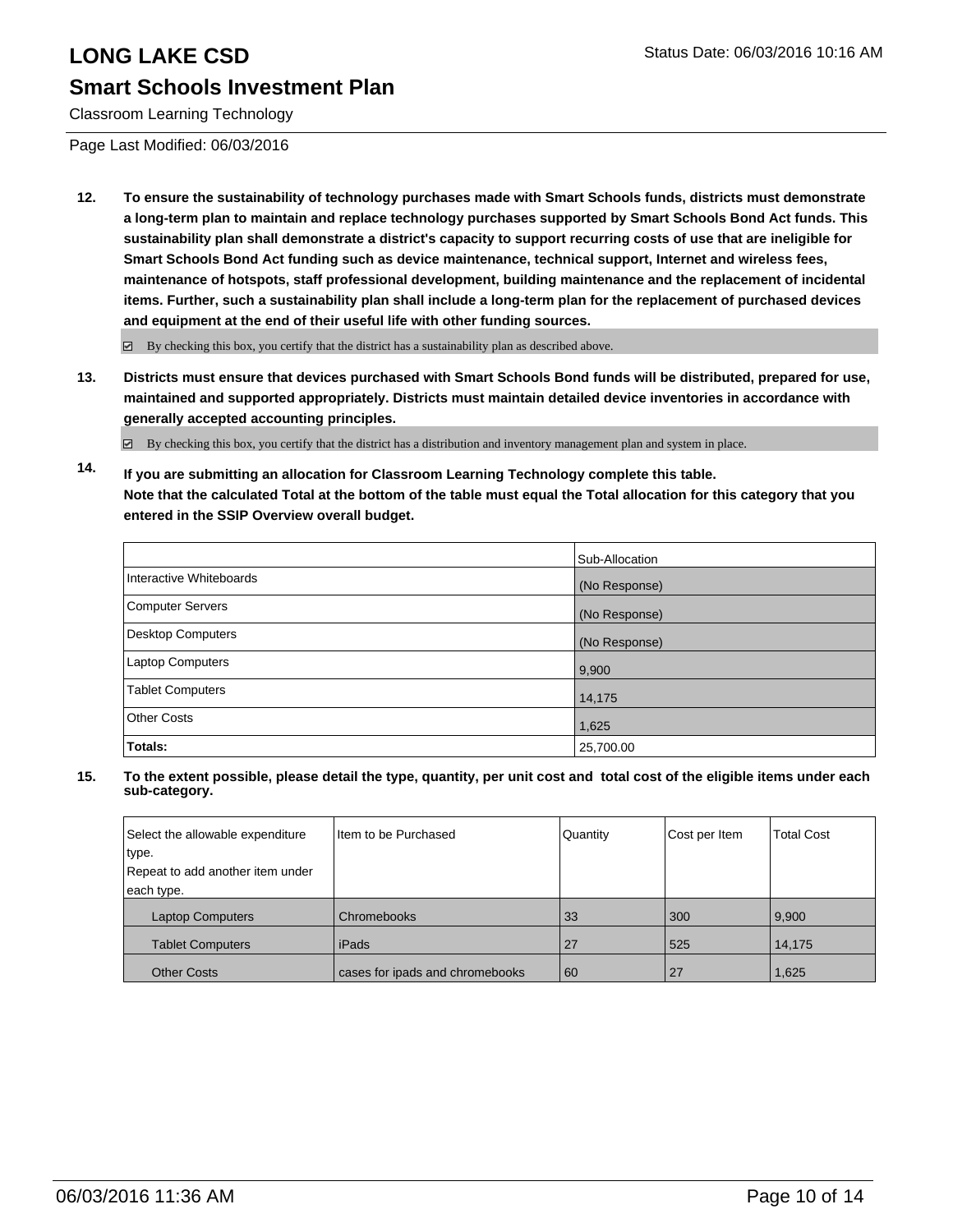#### Pre-Kindergarten Classrooms

Page Last Modified: 06/03/2016

**1. Provide information regarding how and where the district is currently serving pre-kindergarten students and justify the need for additional space with enrollment projections over 3 years.**

(No Response)

- **2. Describe the district's plan to construct, enhance or modernize education facilities to accommodate prekindergarten programs. Such plans must include:**
	- **Specific descriptions of what the district intends to do to each space;**
	- **An affirmation that pre-kindergarten classrooms will contain a minimum of 900 square feet per classroom;**
	- **The number of classrooms involved;**
	- **The approximate construction costs per classroom; and**
	- **Confirmation that the space is district-owned or has a long-term lease that exceeds the probable useful life of the improvements.**

(No Response)

**3. Smart Schools Bond Act funds may only be used for capital construction costs. Describe the type and amount of additional funds that will be required to support ineligible ongoing costs (e.g. instruction, supplies) associated with any additional pre-kindergarten classrooms that the district plans to add.**

(No Response)

**4. All plans and specifications for the erection, repair, enlargement or remodeling of school buildings in any public school district in the State must be reviewed and approved by the Commissioner. Districts that plan capital projects using their Smart Schools Bond Act funds will undergo a Preliminary Review Process by the Office of Facilities Planning.**

| Project Number |  |
|----------------|--|
| (No Response)  |  |

**5. If you have made an allocation for Pre-Kindergarten Classrooms, complete this table.**

**Note that the calculated Total at the bottom of the table must equal the Total allocation for this category that you entered in the SSIP Overview overall budget.**

|                                          | Sub-Allocation |
|------------------------------------------|----------------|
| Construct Pre-K Classrooms               | (No Response)  |
| Enhance/Modernize Educational Facilities | (No Response)  |
| Other Costs                              | (No Response)  |
| Totals:                                  |                |

| Select the allowable expenditure | Item to be purchased | Quantity      | Cost per Item | <b>Total Cost</b> |
|----------------------------------|----------------------|---------------|---------------|-------------------|
| type.                            |                      |               |               |                   |
| Repeat to add another item under |                      |               |               |                   |
| each type.                       |                      |               |               |                   |
| (No Response)                    | (No Response)        | (No Response) | (No Response) | (No Response)     |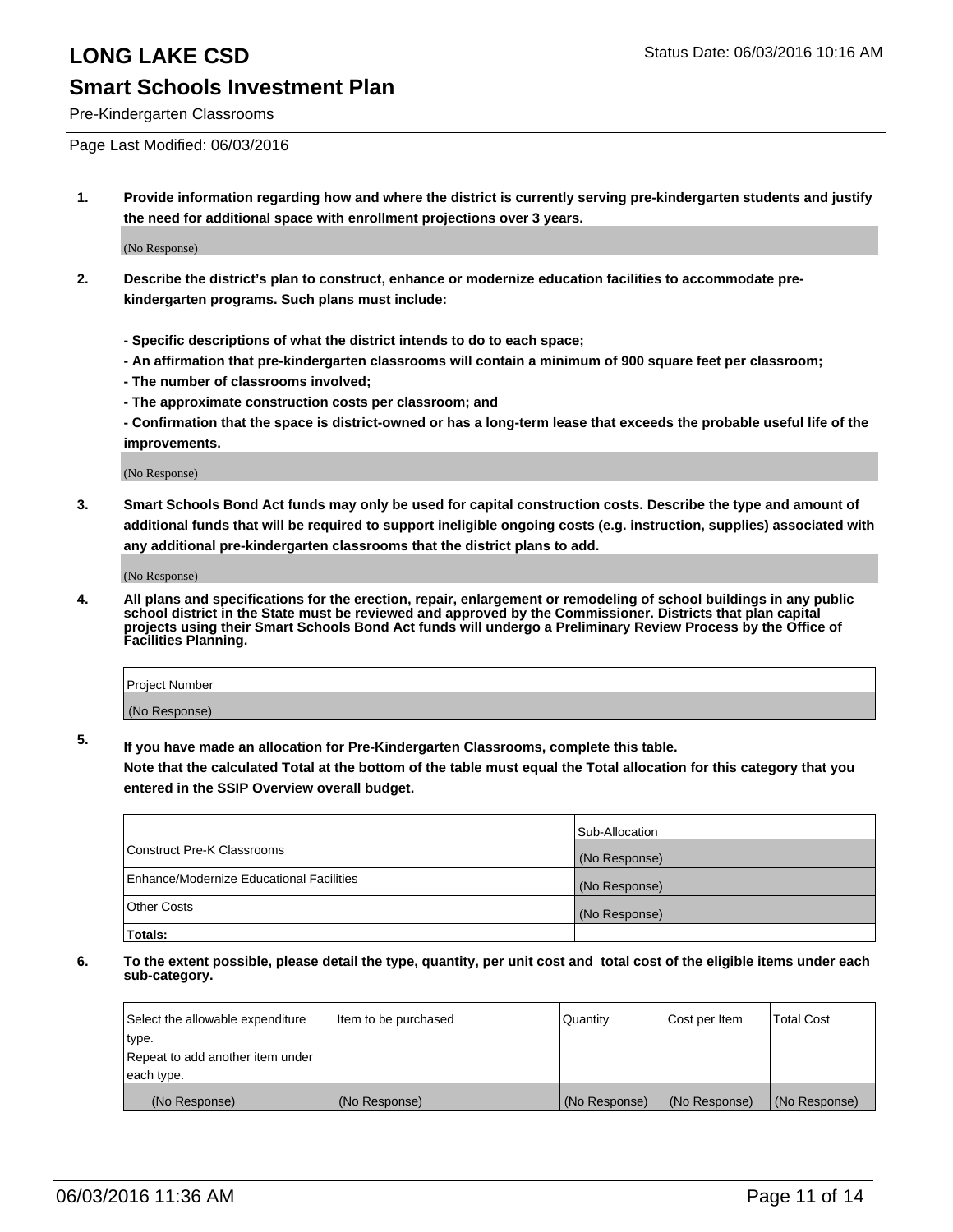Replace Transportable Classrooms

Page Last Modified: 06/03/2016

**1. Describe the district's plan to construct, enhance or modernize education facilities to provide high-quality instructional space by replacing transportable classrooms.**

(No Response)

**2. All plans and specifications for the erection, repair, enlargement or remodeling of school buildings in any public school district in the State must be reviewed and approved by the Commissioner. Districts that plan capital projects using their Smart Schools Bond Act funds will undergo a Preliminary Review Process by the Office of Facilities Planning.**

| <b>Project Number</b> |  |
|-----------------------|--|
| (No Response)         |  |

**3. For large projects that seek to blend Smart Schools Bond Act dollars with other funds, please note that Smart Schools Bond Act funds can be allocated on a pro rata basis depending on the number of new classrooms built that directly replace transportable classroom units.**

**If a district seeks to blend Smart Schools Bond Act dollars with other funds describe below what other funds are being used and what portion of the money will be Smart Schools Bond Act funds.**

(No Response)

**4. If you have made an allocation for Replace Transportable Classrooms, complete this table. Note that the calculated Total at the bottom of the table must equal the Total allocation for this category that you entered in the SSIP Overview overall budget.**

|                                                | Sub-Allocation |
|------------------------------------------------|----------------|
| Construct New Instructional Space              | (No Response)  |
| Enhance/Modernize Existing Instructional Space | (No Response)  |
| <b>Other Costs</b>                             | (No Response)  |
| Totals:                                        |                |

| Select the allowable expenditure | Item to be purchased | <b>Quantity</b> | Cost per Item | <b>Total Cost</b> |
|----------------------------------|----------------------|-----------------|---------------|-------------------|
| type.                            |                      |                 |               |                   |
| Repeat to add another item under |                      |                 |               |                   |
| each type.                       |                      |                 |               |                   |
| (No Response)                    | (No Response)        | (No Response)   | (No Response) | (No Response)     |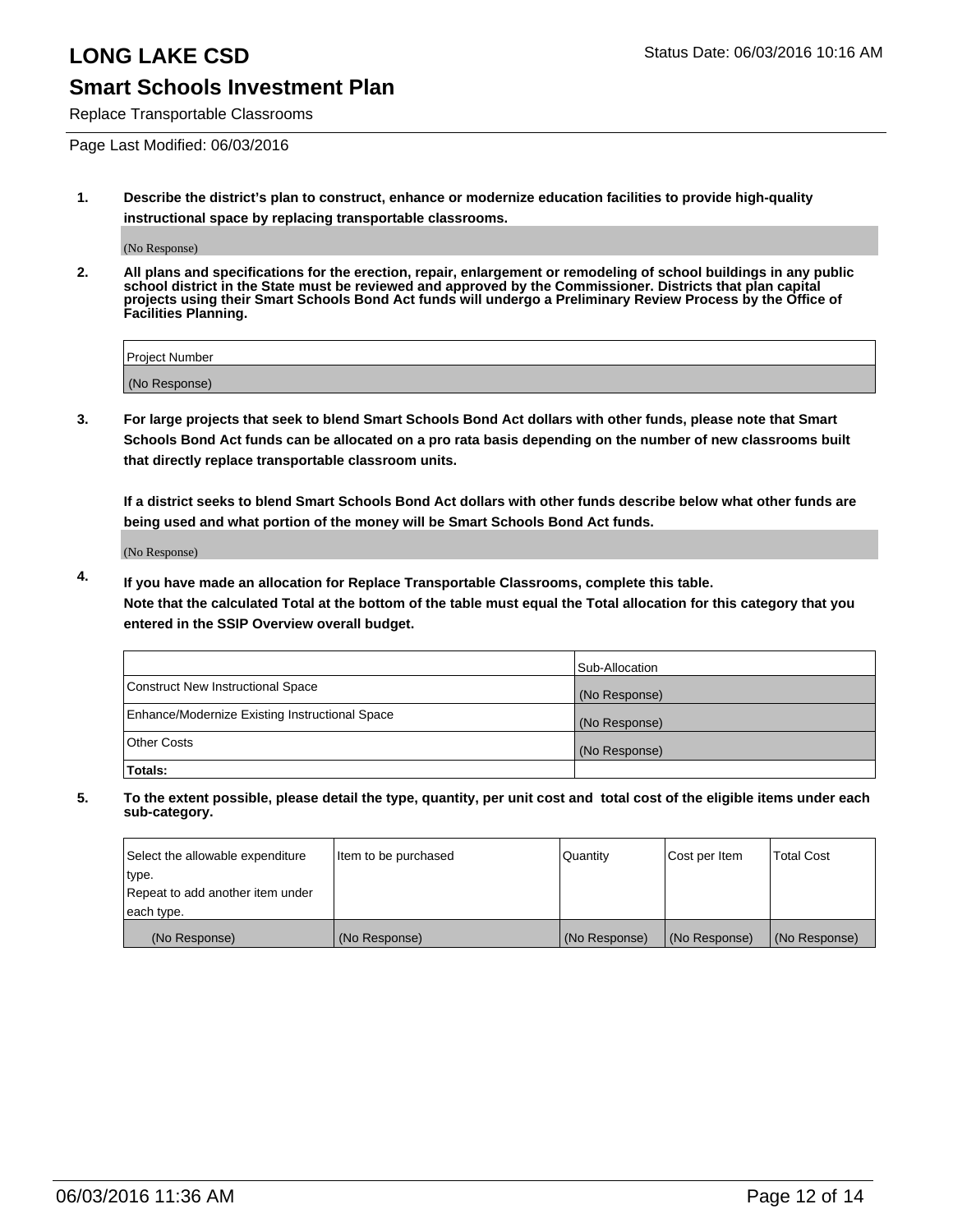High-Tech Security Features

Page Last Modified: 06/03/2016

**1. Describe how you intend to use Smart Schools Bond Act funds to install high-tech security features in school buildings and on school campuses.**

(No Response)

**2. All plans and specifications for the erection, repair, enlargement or remodeling of school buildings in any public school district in the State must be reviewed and approved by the Commissioner. Districts that plan capital projects using their Smart Schools Bond Act funds will undergo a Preliminary Review Process by the Office of Facilities Planning.** 

| Project Number |  |
|----------------|--|
| (No Response)  |  |

**3. Was your project deemed eligible for streamlined Review?**

Yes  $\hfill \square$  <br> No

**4. Include the name and license number of the architect or engineer of record.**

| Name          | License Number |
|---------------|----------------|
| (No Response) | (No Response)  |

**5. If you have made an allocation for High-Tech Security Features, complete this table.**

**Note that the calculated Total at the bottom of the table must equal the Total allocation for this category that you entered in the SSIP Overview overall budget.**

|                                                      | Sub-Allocation |
|------------------------------------------------------|----------------|
| Capital-Intensive Security Project (Standard Review) | (No Response)  |
| <b>Electronic Security System</b>                    | (No Response)  |
| <b>Entry Control System</b>                          | (No Response)  |
| Approved Door Hardening Project                      | (No Response)  |
| <b>Other Costs</b>                                   | (No Response)  |
| Totals:                                              |                |

| Select the allowable expenditure | Item to be purchased | Quantity      | Cost per Item | Total Cost    |
|----------------------------------|----------------------|---------------|---------------|---------------|
| type.                            |                      |               |               |               |
| Repeat to add another item under |                      |               |               |               |
| each type.                       |                      |               |               |               |
| (No Response)                    | (No Response)        | (No Response) | (No Response) | (No Response) |